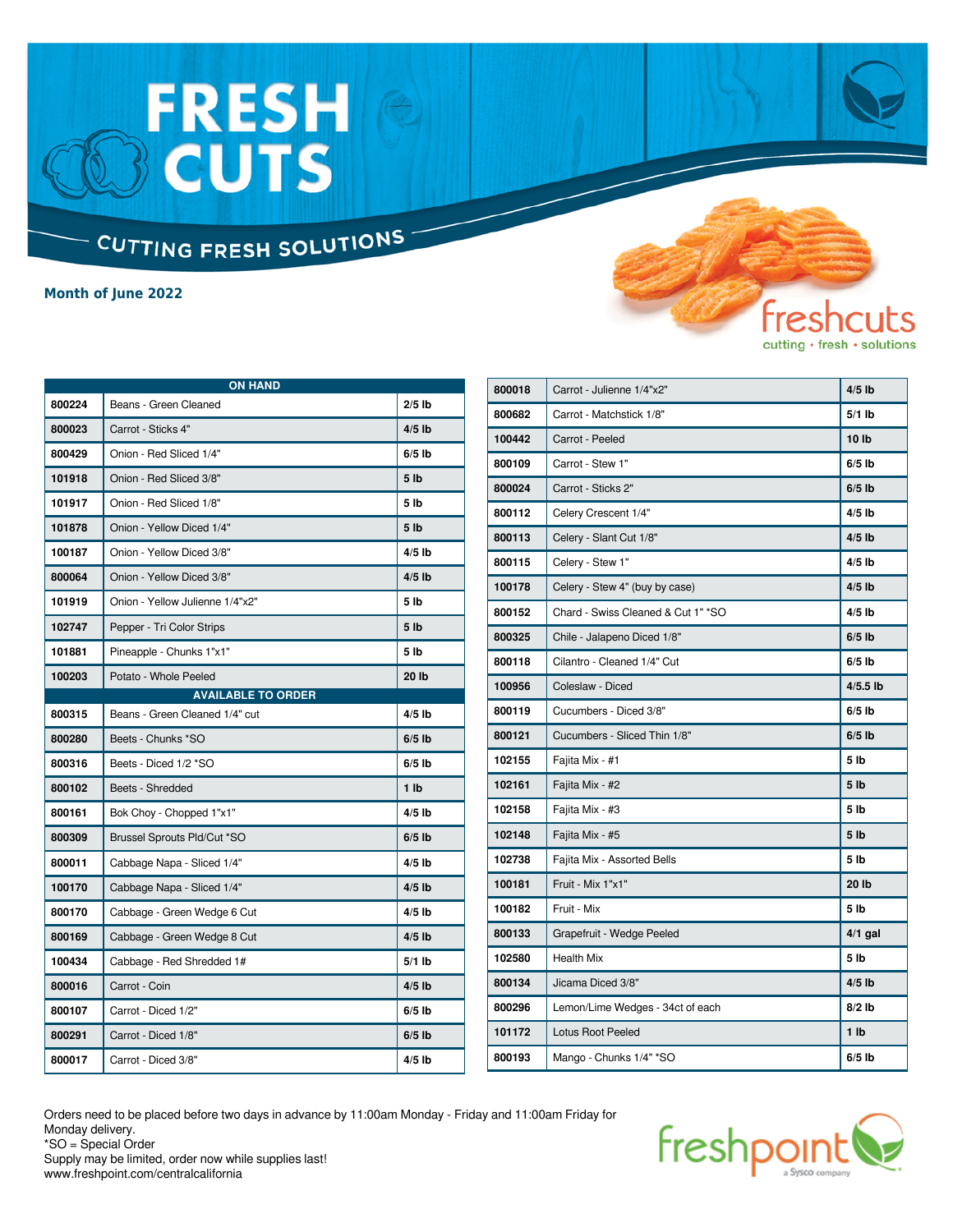# FRESH<br>BCUTS

#### **Month of June 2022 | pg 2**

### CUTTING FRESH SOLUTIONS

| 800149 | Mango - Chunks 1"x1" *SO          | $6/5$ lb        |
|--------|-----------------------------------|-----------------|
| 101880 | Mango - Sliced *SO                | 5 lb            |
| 101243 | Melon - Cantaloupe Chunks 3/4x3/4 | 20 lb           |
| 100930 | Melon - Cantaloupe Chunks 1"x1"   | 20 lb           |
| 101863 | Melon - Cantaloupe Chunks 1"x1"   | 5 lb            |
| 800202 | Melon - Cantaloupe Chunks 3/4x3/4 | $6/5$ lb        |
| 800417 | Melon - Cantaloupe Sliced         | $6/5$ lb        |
| 800201 | Melon - Honeydew Chunks 3/4x3/4   | $6/5$ lb        |
| 101242 | Melon - Honeydew Chunks 3/4x3/4   | 20 lb           |
| 100931 | Melon - Honeydew Chunks 1"x1"     | 20 lb           |
| 101857 | Melon - Honeydew Chunks 1"x1"     | 5 lb            |
| 800418 | Melon - Honeydew Sliced           | $6/5$ lb        |
| 100933 | Melon - Watermelon Chunks 1"x1"   | 20 lb           |
| 101861 | Melon - Watermelon Chunks 1"x1"   | 5 lb            |
| 101043 | Melon - Watermelon Balls          | $4/5$ lb        |
| 101864 | Onion - Green Diced 3/8"          | 2 lb            |
| 101943 | Onion - Green Diced 3/8"          | 5 <sub>1b</sub> |
| 800426 | Onion - Green Diced Thin 1/8"     | $6/5$ lb        |
| 800305 | Onion - Red Chunk 2"x2"           | 5 <sub>1b</sub> |
| 102680 | Onion - Red Diced 1/4"            | 5 <sub>lb</sub> |
| 101921 | Onion - Red Diced 3/8"            | 5 <sub>1b</sub> |
| 101874 | Onion - Red Dice                  | 5 lb            |
| 102578 | Onion - Red Julienne              | 5 lb            |
| 800425 | Onion - Red Julienne 1/4"x3"      | $6/5$ lb        |
| 101937 | Onion - Red Rings 1/8"            | 5 lb            |
| 800275 | Onion - Red Stew Cut 1"x1"        | 5 <sub>lb</sub> |
| 102682 | Onion - Yellow Diced1/2"          | 5 lb            |
| 100551 | Onion - Yellow Peeled             | 30 lb           |
| 800069 | Onion - Yellow Peeled             | $4/5$ lb        |
| 102739 | Onion - Yellow Sliced 1/16"       | 5 <sub>lb</sub> |
| 101860 | Onion - Yellow Sliced 1/8"        | 5 lb            |
| 800430 | Onion - Yellow Stew Cut 1"        | $6/5$ lb        |
|        |                                   |                 |

| 800544 | Oranges - Blood Sections With Peel | $6/5$ lb        |
|--------|------------------------------------|-----------------|
| 800211 | Oranges - Wedges 8 Cut No Peel     | $4/5$ lb        |
| 800559 | Oranges - Wedge 8 Cut              | $4/1$ gal       |
| 102577 | Parsnip - Coins *SO                | 5 lb            |
| 800226 | Parsnip - Diced 1/2" *SO           | $6/5$ lb        |
| 800307 | Parsnip - Wholed Peeled            | $6/5$ lb        |
| 102740 | Pea - Snow Cleaned *SO             | 5 lb            |
| 800553 | Pepper - Gold Chunk 1"x1"          | $6/5$ lb        |
| 800215 | Pepper - Gold Diced 1/2"           | $6/5$ lb        |
| 102734 | Pepper - Gold Diced 1/4"           | 5 lb            |
| 800555 | Pepper - Gold Julienne 1/2"x4"     | $6/5$ lb        |
| 800324 | Pepper - Gold Julienned 1/2"x4"    | $6/5$ lb        |
| 800556 | Pepper - Gold Rings                | $6/5$ lb        |
| 102735 | Pepper - Green Strips 1/4"x4"      | 1 <sub>1</sub>  |
| 800557 | Pepper - Green Chunk 1"            | $6/5$ lb        |
| 800196 | Pepper - Green Chunk 1"x1"         | $6/5$ lb        |
| 101877 | Pepper - Green Diced 3/8"          | 5 <sub>1b</sub> |
| 102683 | Pepper - Green Diced 1/2"          | 5 lb            |
| 102684 | Pepper - Green Diced 1/4"          | 5 <sub>1b</sub> |
| 800603 | Pepper - Green Halved / Seeded     | $6/5$ lb        |
| 100198 | Pepper - Green Bell Strips 1"x1/4" | $6/2$ lb        |
| 101925 | Pepper - Green Julienne 1/4"x4"    | 5 <sub>lb</sub> |
| 800322 | Pepper - Green Julienne 1/2"x4"    | $6/5$ lb        |
| 800605 | Pepper - Green Ring 1/4"           | $6/5$ lb        |
| 800606 | Pepper - Red Chunk 1"              | $6/5$ lb        |
| 800195 | Pepper - Red Chunk 2"x2"           | $6/5$ lb        |
| 102685 | Pepper - Red Diced 1/2"            | 5 lb            |
| 102576 | Pepper - Red Diced                 | 5 <sub>lb</sub> |
| 102575 | Pepper - Red Julienne              | 5 <sub>1b</sub> |
| 102700 | Pepper - Red Strips Long           | 5 lb            |
| 100199 | Pepper - Red Strips 1/2"           | 5 <sub>1b</sub> |
| 800297 | Pepper - Red/Green Mixed Diced     | $6/5$ lb        |

Orders need to be placed before two days in advance by 11:00am Monday - Friday and 11:00am Friday for Monday delivery. \*SO = Special Order



Supply may be limited, order now while supplies last! www.freshpoint.com/centralcalifornia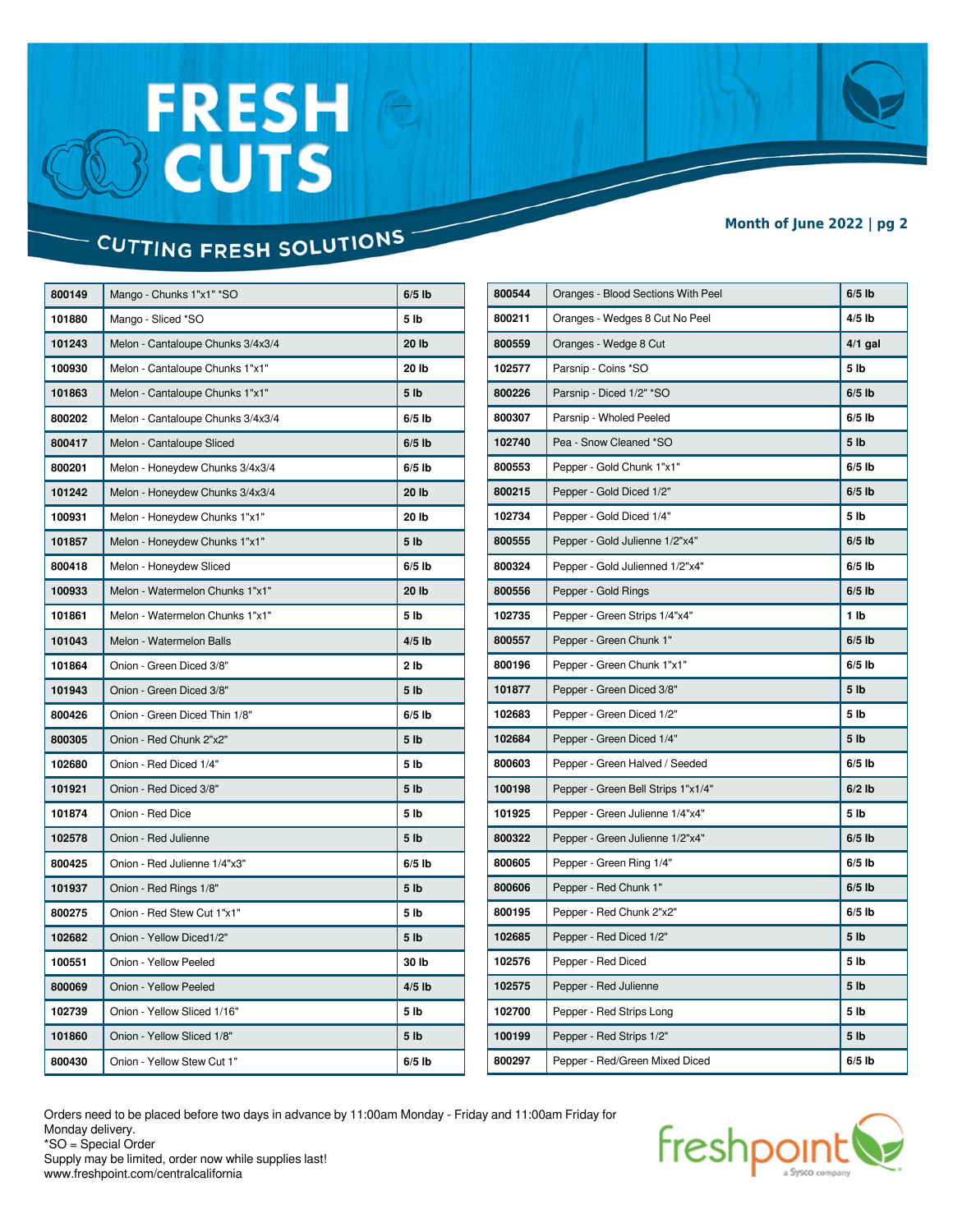# FRESH<br>BCUTS

#### **Month of June 2022 | pg 3**

### CUTTING FRESH SOLUTIONS

| 800192 | Pineapple - Chunks 1/4"            | $6/5$ lb        |
|--------|------------------------------------|-----------------|
| 100932 | Pineapple - Chunks 1"x1"           | 20 lb           |
| 800200 | Pineapple - Chunks 3/4"x3/4"       | $6/5$ lb        |
| 101244 | Pineapple - Chunks 3/4"x3/4"       | 20 lb           |
| 100606 | Potato - Diced 1" Skin On          | $3/10$ lb       |
| 800620 | Potato - Diced Raw 1/2"x1/2"       | $4/5$ lb        |
| 100611 | Potato - Foil Wrap                 | 70ct            |
| 100612 | Potato - Foil Wrap *SO             | 80ct            |
| 100610 | Potato - Foil Wrap                 | 90ct            |
| 100831 | Potato - Foil Wrap *SO             | 120ct           |
| 100617 | Potato - Peeled / Diced 1/2"       | 20 lb           |
| 100896 | Potato - Peeled / Diced 1/4"       | 20 lb           |
| 100618 | Potato - Peel / Qrt                | 20 lb           |
| 100619 | Potato - Peeled / Diced 1/4"       | 20 lb           |
| 100621 | Potato - Red B Qtr / Skin On       | 20 lb           |
| 100884 | Potato - Red B Sliced 1/4" Skin On | 20 lb           |
| 100897 | Potato - Red 1/2"x1/2" Skin On     | 20 lb           |
| 100622 | Potato - Red 1"x1" Skin On         | 20 lb           |
| 100625 | Potato - Red 1"x1" Peeled          | 20 lb           |
| 102265 | Potato - Stew 1"                   | 5 <sub>lb</sub> |
| 800306 | Potato - Sweet Chunk               | $6/5$ lb        |
| 100629 | Potato - Wedge Skin On             | 20 lb           |
| 100910 | Potato - Yukon Peeled Diced 1"     | 20 lb           |
| 800281 | Potato - Yukon Sliced              | $6/5$ lb        |
| 850264 | Radish - Cleaned                   | 5 <sub>1b</sub> |
| 101873 | Salsa Mix                          | 5 <sub>lb</sub> |
| 102550 | <b>Scotts Blend</b>                | 5 <sub>1b</sub> |
| 100650 | Shallots - Peeled                  | $4/5$ lb        |
| 101926 | Squash - Butternut Chunks 1"x1"    | 5 <sub>1b</sub> |
| 101922 | Squash - Butternut Chunks          | 5 <sub>lb</sub> |
| 800292 | Squash - Butternut Cube 1"x1"      | $5/2$ lb        |
| 102727 | Squash - Butternut Diced 1/2"x1/2" | 5 <sub>lb</sub> |
|        |                                    |                 |

| 101859 | Squash - Yellow Chunk 1"               | 5 <sub>1b</sub>   |
|--------|----------------------------------------|-------------------|
| 800327 | Squash - Yellow Coins 3/8"             | $6/5$ lb          |
| 800643 | Squash - Yellow Julienne 1/2"x3"       | $6/5$ lb          |
| 101862 | Squash - Zucchini Chunk/Stew Cut 1"    | 5 <sub>lb</sub>   |
| 800326 | Squash - Zucchini Coin 3/8"            | $6/5$ lb          |
| 101941 | Squash - Zucchini Coin1/4"             | 5 <sub>lb</sub>   |
| 800649 | Squash - Zucchini Julienne 1/2"x3"     | $6/5$ lb          |
| 800301 | Squash - Zucchini Julienne 1/8"x2 1/2" | $5/1$ lb          |
| 800650 | Squash - Zucchini Oriental             | $6/5$ lb          |
| 100204 | Squash - Zucchini Sticks Bagged 50/2oz | 50/20 oz          |
| 101872 | Squash - Zucchini Half Moon            | 5 <sub>1b</sub>   |
| 102551 | Stew Mix #1                            | 5 <sub>lb</sub>   |
| 800656 | Stew Mix #2                            | 5 <sub>1b</sub>   |
| 800216 | Stew Mix #3                            | $4/5$ lb          |
| 102552 | Stir Fry #3                            | 5 lb              |
| 800659 | Stir Fry #4                            | $4/5$ lb          |
| 800661 | Stir Fry - Asian                       | $4/5$ lb          |
| 800283 | Tomatillo - Whole Peeled *SO           | $6/5$ lb          |
| 101865 | Tomato - Diced 3/8"                    | $3/8$ lb          |
| 101593 | Tomato - Diced                         | $4/5$ lb          |
| 101935 | Tomato - Roma Diced                    | 5 lb              |
| 800383 | Tomato - Roma Sliced                   | $8/2.5$ lb        |
| 101882 | Tomatoes - Sliced                      | 2.5 <sub>1b</sub> |
| 800225 | Turnip - Diced 1/2"                    | $4/5$ lb          |
| 800300 | Turnip - Julienne 1/8"x2 1/2"          | $5/1$ lb          |
| 800087 | <b>Vegetable Medley</b>                | $4/5$ lb          |
| 101934 | Vegetable Mix #1                       | 5 <sub>1b</sub>   |
| 800088 | Vegetable Mix #2                       | $4/5$ lb          |
| 102579 | Vegetable Mix #3                       | 5 <sub>1b</sub>   |
| 800090 | Vegetable Mix #5                       | $4/5$ lb          |
| 800159 | Vegetable - Mix Amador                 | $4/5$ lb          |
| 800329 | Vegetable - Mix Seasonal Blend         | $4/5$ lb          |

Orders need to be placed before two days in advance by 11:00am Monday - Friday and 11:00am Friday for Monday delivery. \*SO = Special Order



Supply may be limited, order now while supplies last! www.freshpoint.com/centralcalifornia